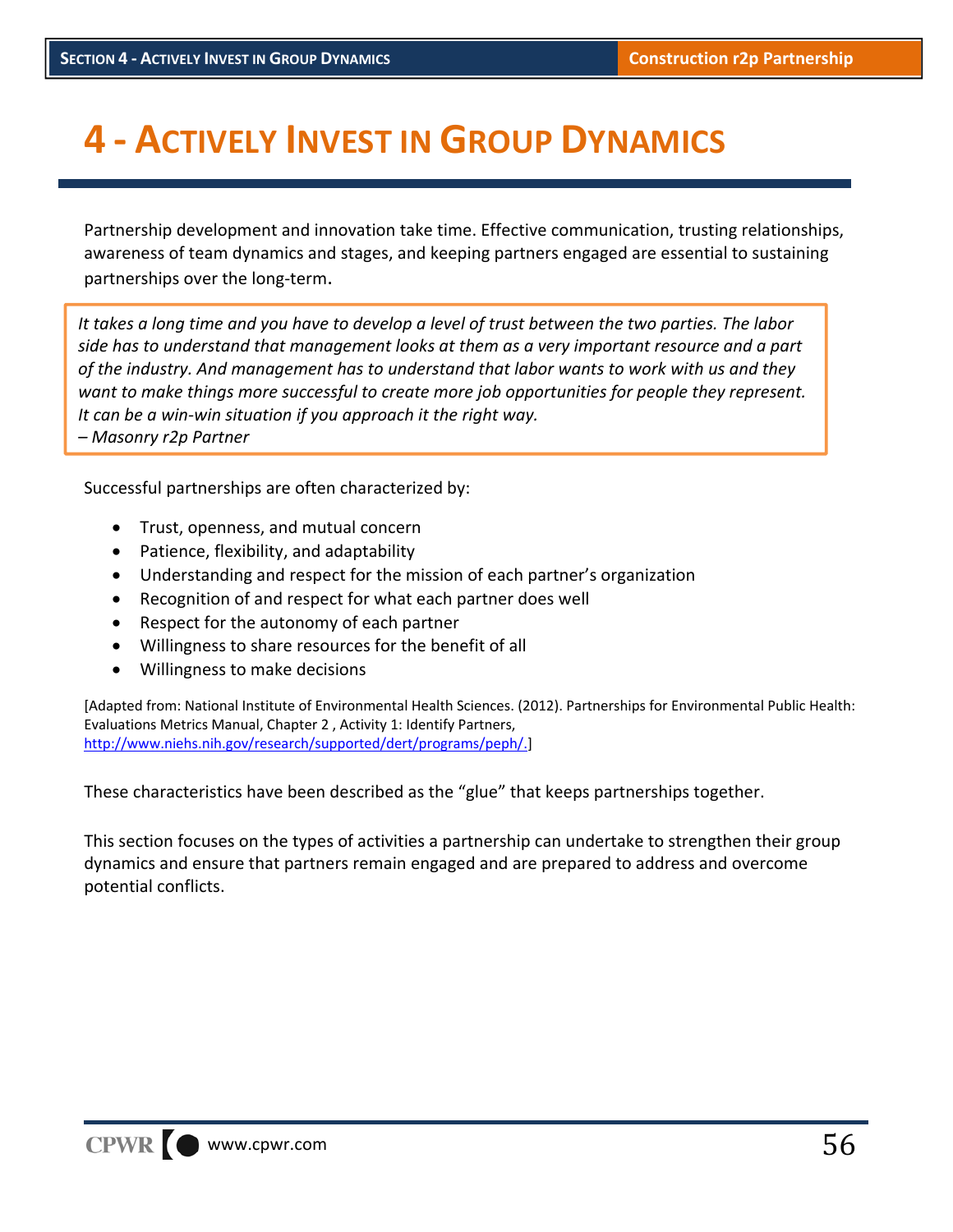٦

| <b>Section 4 Contents</b>                                                        | Page # |
|----------------------------------------------------------------------------------|--------|
|                                                                                  |        |
| 4.1: Define the Partnership's Style                                              | 57     |
| Tool 4-A: Partnership Style: What Works and What Doesn't                         | 58     |
| 4.2: Work Effectively as a Team                                                  | 59     |
| Tool 4-B: Forming - Partnership Resume                                           | 60     |
|                                                                                  |        |
| 4.3: Determine Decision-Making Approaches                                        | 63     |
| Tool 4-C: Gradients of Agreement                                                 | 66     |
| Tool 4-D: Develop a Decision-Making Strategy                                     | 67     |
|                                                                                  |        |
| 4.4: Communicate Effectively                                                     | 68     |
| Tool 4-E: Create A Partnership Directory                                         | 69     |
|                                                                                  |        |
| 4.5: Maintain Partner Engagement                                                 | 70     |
|                                                                                  |        |
| 4.6: Recognize and Address Conflict                                              | 71     |
| Case Study: Meeting Challenges Head-on in the Floor Finisher's Safety Task Force | 72     |
|                                                                                  |        |

# **4.1 DEFINE THE PARTNERSHIP'S STYLE**

Anyone that has collaborated on a project, committee, or partnership can describe characteristics of how the group interacted that did or did not work well. Having a clear understanding of what the partners believe contribute to positive group dynamics will help your partnership set ground rules for making decisions, working as a team, and communicating effectively.

If all that we do is focus on tasks and objectives, you might eventually get there, but you won't *get there as fast and you won't get there as effectively….[It's about] how partners work together, how they listen to each other, how they collaborate. – Asphalt Partner*

**Tool 4‐A** can help partners identify and build off of both positive and negative experiences they have had in other collaborations as they begin to establish ground rules for their work together.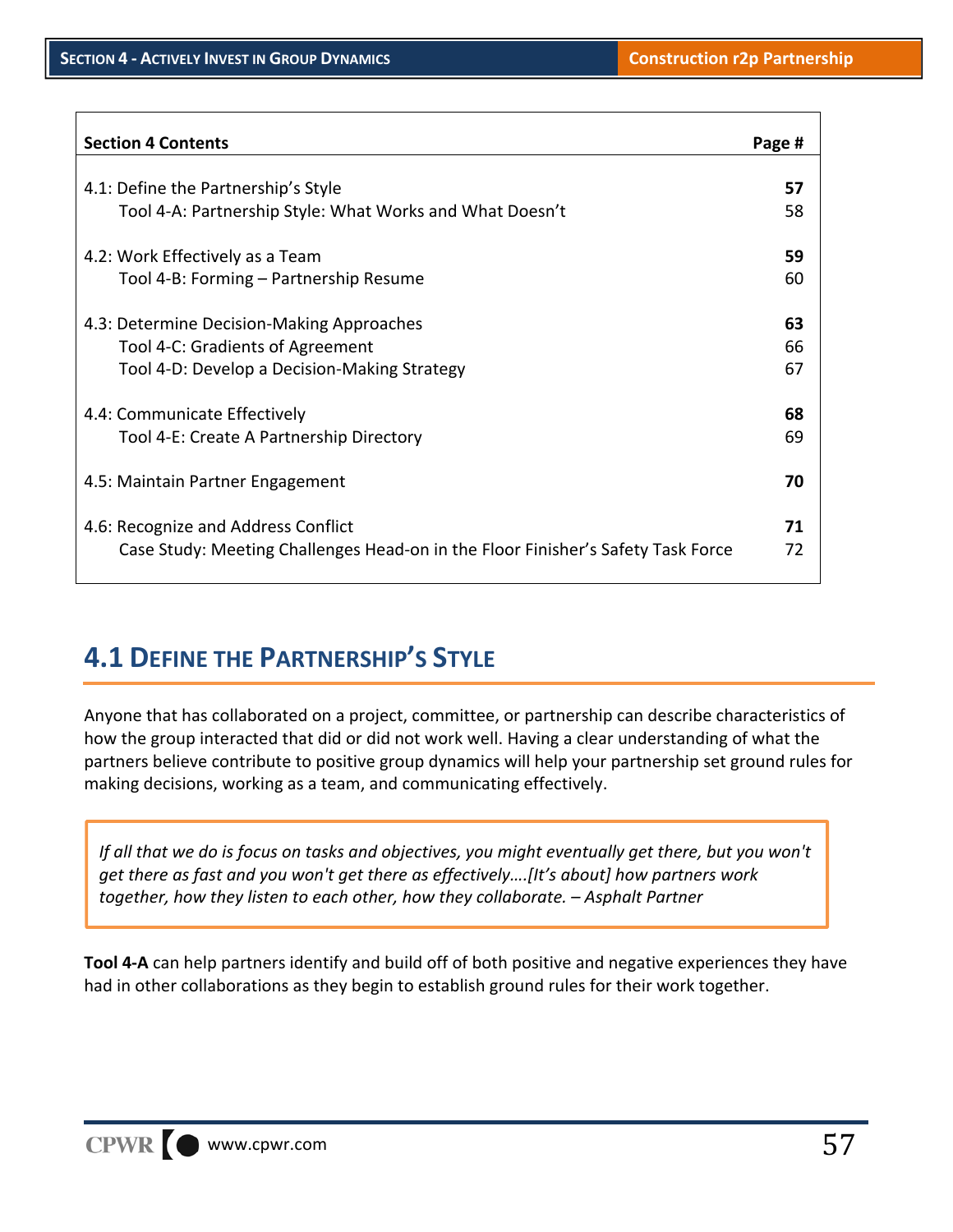#### **TOOL 4‐A: PARTNERSHIP STYLE – WHAT WORKS AND WHAT DOESN'T**

#### Instructions:

1. Depending on the group's size, this activity can be done with the partnership as a whole or by breaking the partners out into two groups.

Use the following activities to identify what the partners feel were the strengths and weaknesses of past collaborations. If using two groups, ask Group 1 to do Activity A and ask Group 2 to do Activity B.

Activity A – Ask the group to think about experiences with partnerships or groups that they have been a part of that were successful or that they enjoyed participating in.

- a. Have each person in the group individually write out a list of partnership characteristics that they believe contributed to a positive experience.
- b. One at a time, ask each person to share one characteristic from their list with the rest of the group.
- c. Record each one on flip chart paper or a whiteboard. As each characteristic is listed, ask if anyone else has it on their list, and keep a tally next to the characteristic.
- d. The process continues around the group, without discussion, until all individuals' lists have been exhausted.

Activity B – Ask the group to think about less successful groups or partnerships that they found challenging to be a part of.

- a. Have each person in the group individually write out a list of partnership characteristics that s/he believes contributed to a negative experience.
- b. Go through the same process described in Activity A.
- 2. If the partners were working in groups, bring the groups back together and ask each group to report on the characteristics they identified. Discuss or clarify ones on the list with the option to collapse very similar characteristics into one. Be careful not to lose unique ones just to reduce the number of responses.
- 3. On a new flip chart or whiteboard create two columns. In the first column write "Our Style" at the top. Using the lists of positive and negative characteristics, brainstorm core characteristics for your partnership and write those in the first column.
- 4. Discuss how you might achieve those characteristics within your partnership. Write these ideas in the second column. Some examples of ways partnerships may achieve these characteristics might include: establishing an approach for dealing with sensitive issues that arise, regular communication, and collecting (anonymous) feedback on the partnership's process at specific intervals.
- 5. Keep a record of these characteristics and revisit them periodically. You may want to include them in your partnership evaluation effort **(see Section 6: Evaluate Your Work Together)**.

[Parts adapted from: Becker, A. B., Israel, B. A., & Allen, A. J. (2005). Strategies and Techniques for Effective Group Process in CBPR Partnerships. In B. A. Israel, E. Eng, A. J. Schulz & E. A. Parker (Eds.), *Methods in Community‐Based Participatory Research for Health* (pp. 52‐72). San Francisco: Jossey‐Bass.]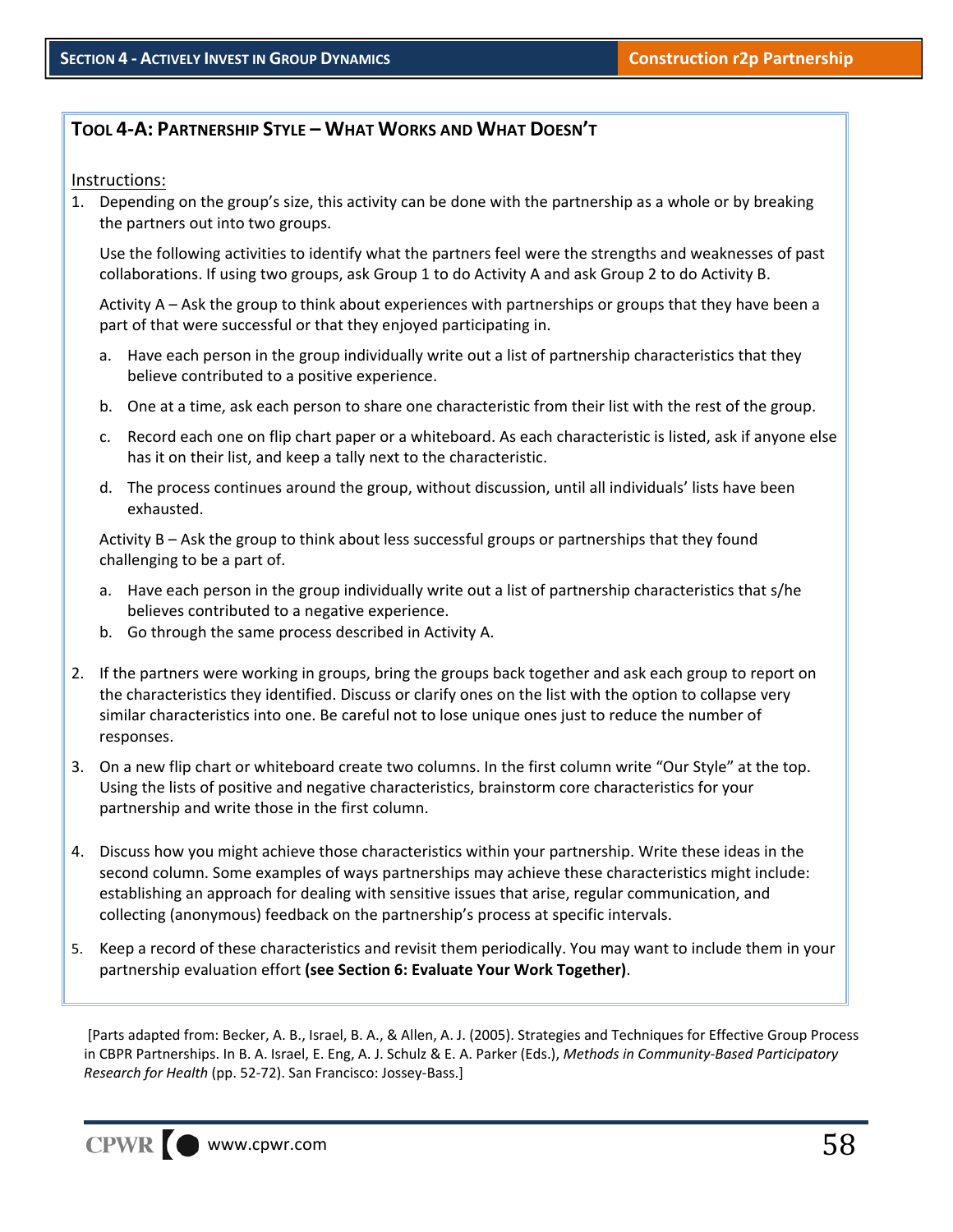# **4.2 WORK EFFECTIVELY AS A TEAM**

Partnerships are about being able to work effectively as a team. Teams go through different phases over time and, as with any collaboration, there may be points of potential uncertainty or conflict. Typical stages of a partnership include: *Forming*, *Storming*, *Norming*, and *Performing*.

| <b>Stages of Group Development</b> |                                                                                                                                                                                                                                                                                                                                               |  |  |  |
|------------------------------------|-----------------------------------------------------------------------------------------------------------------------------------------------------------------------------------------------------------------------------------------------------------------------------------------------------------------------------------------------|--|--|--|
| <b>Forming</b>                     | Partners are getting to know each other. Roles and responsibilities are not<br>clear. Shared purpose has not yet been realized.                                                                                                                                                                                                               |  |  |  |
| <b>Storming</b>                    | Partners experience conflict and competition. The partnership's rules,<br>structure, and authority may be questioned. Patience, tolerance, and the<br>ability to listen will help a partnership push through this phase.                                                                                                                      |  |  |  |
| <b>Norming</b>                     | Partners are engaged and value each other's contributions, and the group has<br>started to figure out how to work together. Partners are willing to change their<br>preconceived ideas and are open to and interested in what each other have to<br>contribute. Partnership morale is high and the group is able to function<br>productively. |  |  |  |
| <b>Performing</b>                  | The partnership shows cohesion and interdependence, whether working<br>independently, in subgroups, or as an entire partnership. Not all partnerships<br>reach this stage.                                                                                                                                                                    |  |  |  |

[Adapted from: Tuckman, B. & Jensen, M. (1977). *Stages of Small Group Development. Group and Organizational Studies*, 2, 419‐427.]

Even though a stage such as *Storming* might seem unproductive or better to avoid, each stage has value, and going through it can contribute to a partnership's strength and ability to achieve its goals.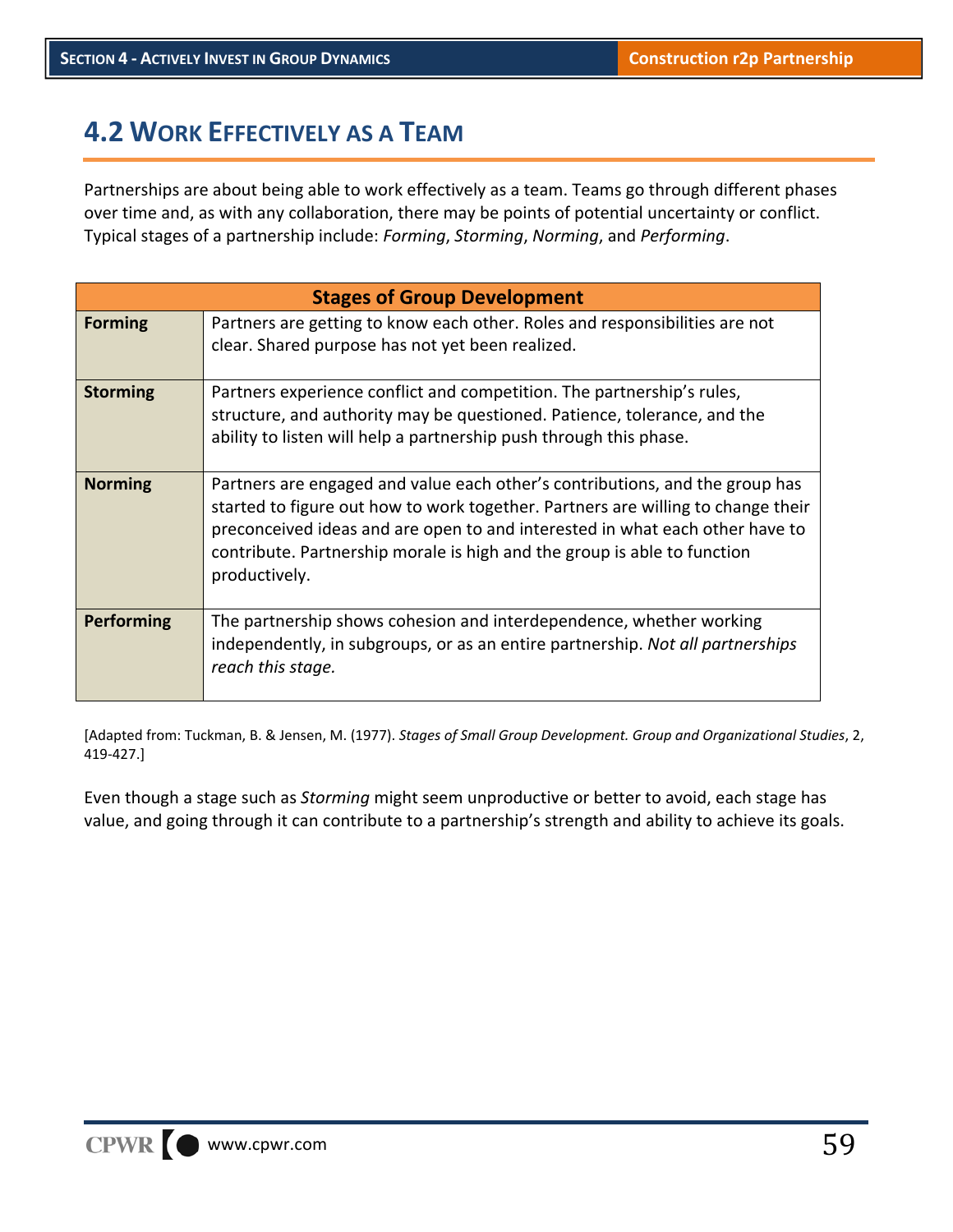### **Forming Stage – Partners are getting to know each other.**

At this stage, partners may be just getting to know each other or be working together for the first time on safety and health issues. Creating a group resume **(Tool 4‐B)** is one way to help your partners become better acquainted and aware of the knowledge, skills, and experience each partner brings to the partnership. This activity can be especially effective if the information gathered for the resume is focused on the reason your partnership is being formed.

#### **TOOL 4‐B: FORMING – PARTNERSHIP RESUME**

Instructions:

- 1. Introduce this exercise by telling the partners that they represent an incredible array of talents and experiences. Explain that this exercise is intended to identify the partnership's collective knowledge, skills, and resources that they are bringing to bear on the issue(s) the group is addressing.
- 2. Depending on the size of your partnership, you may want to divide the group up into pairs or small groups. Using flip chart or a whiteboard to keep track of responses, ask each group (or the group as a whole) to list the items that would be included in their collective resume. Explain that a resume can include the following types of information, as well as any other relevant categories the partners come up with:
	- Work experience
	- ❖ Educational background
	- $\div$  Knowledge each partner brings to the table related to the partnership's issue(s) and/or goal(s) (the purpose of the partnership)
	- ❖ Positions held
	- ❖ Professional skills
	- ❖ Major accomplishments
	- ❖ Professional organizations
	- ❖ Other
- 3. Bring everyone back together and ask each small group to present its resume to the entire team. If the partners did this as one group, skip this step.
- 4. Acknowledge the total resources contained within the entire partnership.
- 5. After the meeting, assemble the notes into one collective resume for the partnership and distribute a copy to all partners. This document may come in useful as a quick reminder of the skills and resources available as your partnership's work progresses.

[Adapted from: UC Berkeley Center for Organizational and Workplace Effectiveness. Team Building Toolkit: KEYS ‐ Keys to Enhance Your Supervisory Success, http://hrweb.berkeley.edu/files/attachments/Team-Building-Toolkit-KEYS.pdf.]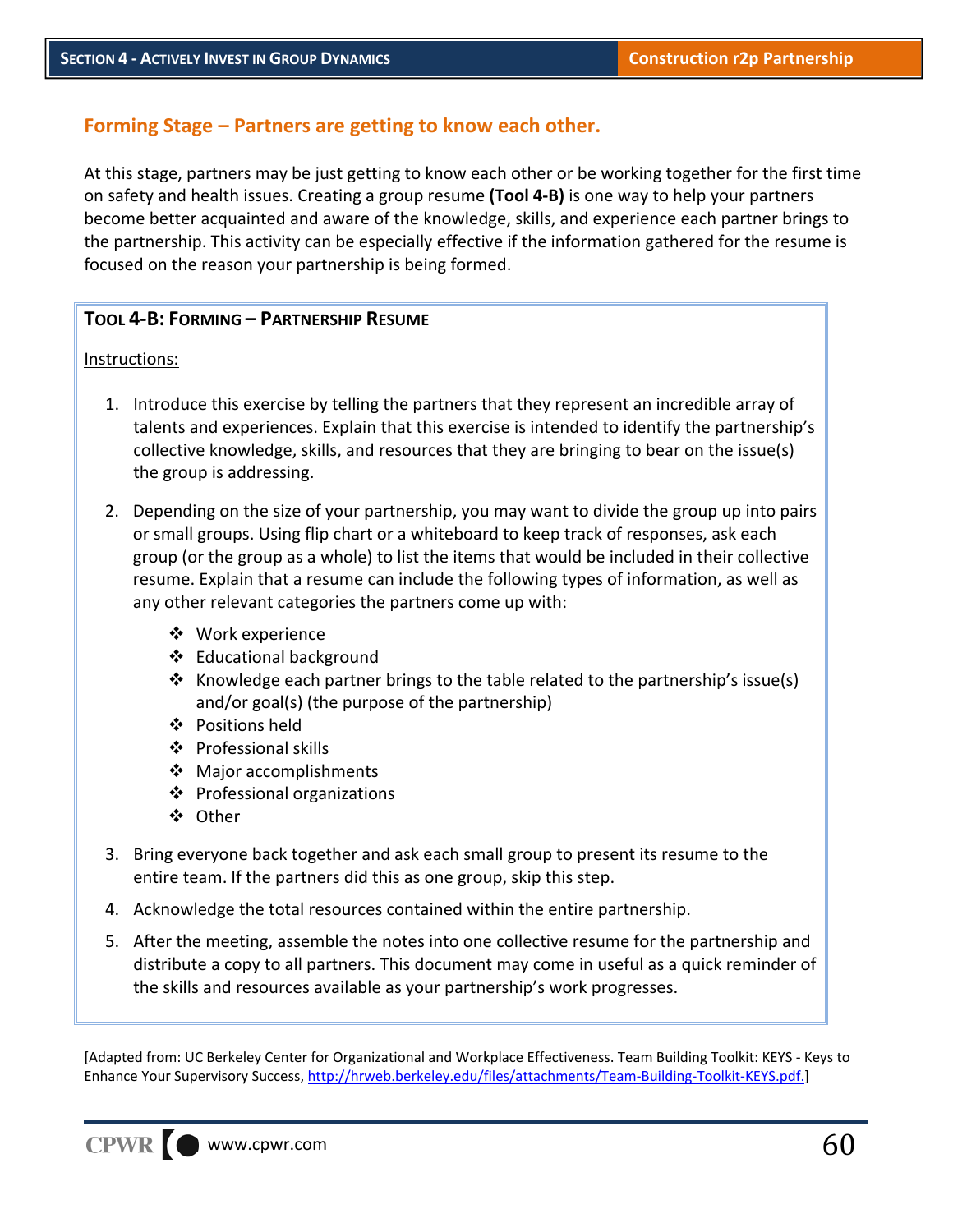### **Storming Stage – Partners experience conflict and competition**

At this stage your partnership is up and running but the partners are figuring out how to make decisions and establishing and understanding each other's roles **(Section 4.3)**. Since this also often coincides with the stage when partnerships begin to set plans and timelines, it is a time when conflicts may arise about the scope, goals, and next steps. Even partners who share the same values and goals may not always agree on how to move forward.

Although the word "conflict" sounds negative, conflicts are natural and can be healthy. Partnerships that learn to work through differences often end up with better ideas and outcomes, as well as stronger working relationships.

"The first time I heard about the 'storming' stage, I was hoping we'd be able to skip that part. But I found that it's important to go through, and now I think you should be happy when you get to 'storming' because that shows you're making progress."*– SafeBuild Alliance Partner*

During the storming stage partners may become competitive. There may be a question of who is in charge, personal differences may arise, or conflicting views may surface. Since everyone is human, this is often the point where a person's best and worst personality traits may surface. It only takes one partner being uncooperative or disruptive to slow down or jeopardize the partnership's work and ability to work together.

**Tool 2‐B: Partner Diversity, Expectations, and Challenges** can be a useful exercise in surfacing and addressing underlying tensions and concerns that partners have about working together. Findings from the ongoing partnership evaluation can also help identify issues with group dynamics **(see Section 6: Evaluate Your Work Together).** Later in this section, **4.6: Recognize and Address Conflict** includes tips for facilitators on how to work through areas of conflict in proactive and positive ways.

The following chart, "Identifying and Addressing Dysfunctional Behavior," lists the types of behavior that people may exhibit during the Storming stage (or other stages) and actions the facilitator can take in response. It is designed to help the facilitator identify and address problem behavior before it interferes with the partnership's work.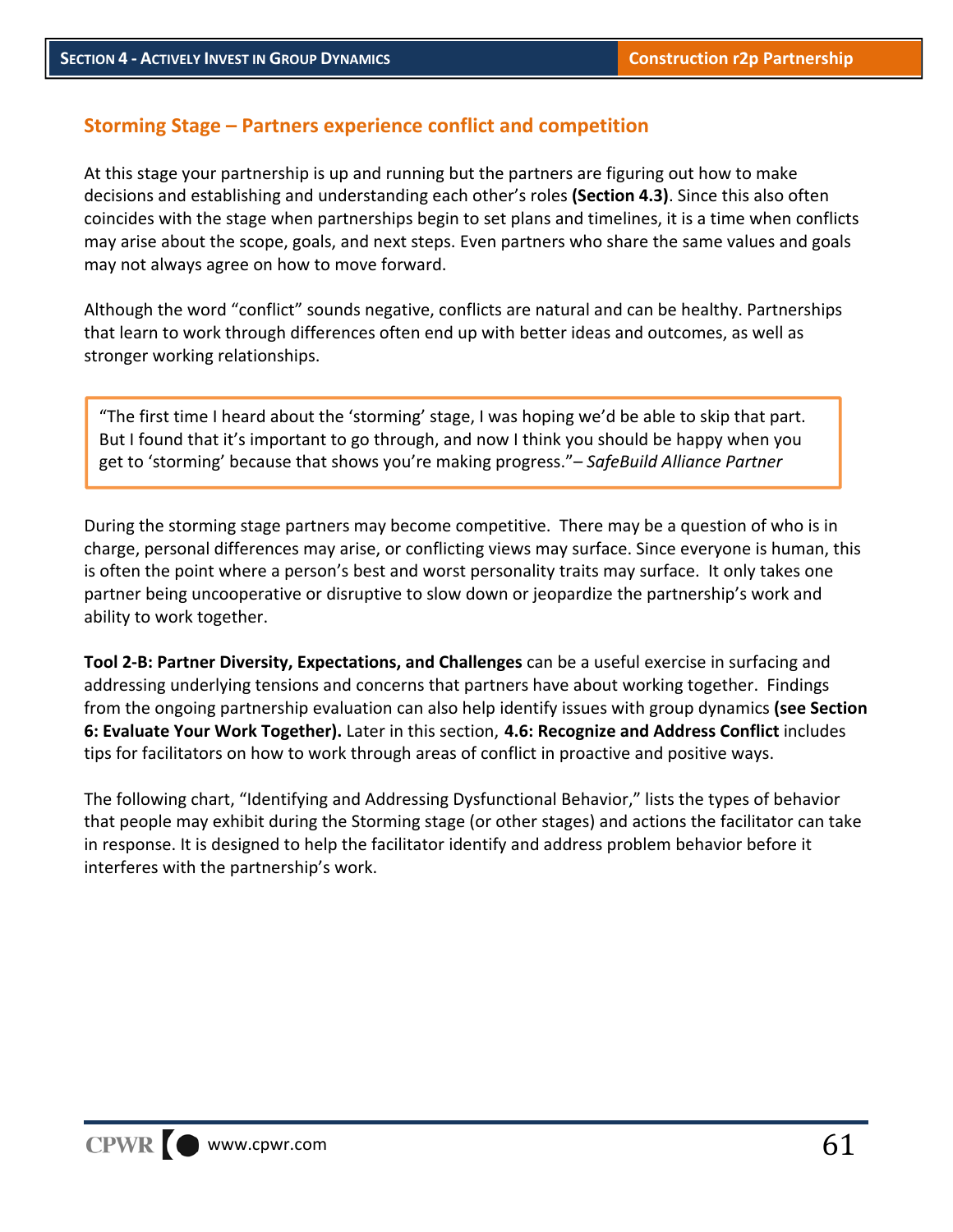| <b>Identify and Address Dysfunctional Behavior</b> |                                                                                                                                                                                                    |                                                                                                                                                                                                                                                                             |  |  |
|----------------------------------------------------|----------------------------------------------------------------------------------------------------------------------------------------------------------------------------------------------------|-----------------------------------------------------------------------------------------------------------------------------------------------------------------------------------------------------------------------------------------------------------------------------|--|--|
| <b>Behavior</b>                                    | <b>Description</b>                                                                                                                                                                                 | <b>Facilitator Action</b>                                                                                                                                                                                                                                                   |  |  |
| <b>Backbiting</b>                                  | Partners complaining and finding fault with one<br>another, then talking with outsiders about this<br>instead of the partnership as a whole                                                        | Be aware of partnership dynamics; establish ground rules<br>around direct communication; conduct a general group<br>discussion about the issue without blame                                                                                                                |  |  |
| <b>Blaming</b>                                     | Not taking personal responsibility; pointing the<br>finger at others/situations for a problem that<br>has arisen                                                                                   | Address the problem as a group problem and an opportunity<br>to learn; conduct a debrief session outlining all contributing<br>factors and ways to do things differently next time                                                                                          |  |  |
| <b>Bullying</b>                                    | Being inconsiderate of other partners; attacking<br>and intimidating behavior                                                                                                                      | Begin with a separate conversation with the person; monitor<br>behavior; if behavior continues or escalates seek help from<br>either another partner or someone outside the partnership<br>who is in a position to get the person's attention and deal<br>with the behavior |  |  |
| <b>Discounting</b>                                 | Interrupting others; ignoring comments or<br>suggestions; putting down partner<br>contributions as irrelevant                                                                                      | Establish or revisit ground rules on active listening; establish a<br>way to capture comments and suggestions that have not<br>received air time; ask the group how they want to handle<br>those items                                                                      |  |  |
| <b>Distracting</b>                                 | Digressing, getting on tangents, conducting side<br>conversations                                                                                                                                  | Refer back to prepared agenda; active facilitation; revisit<br>ground rules; "parking lot" (create a separate list on a flip<br>chart or whiteboard) of tangent items for a future agenda                                                                                   |  |  |
| <b>Dominating</b>                                  | Pushing own (not group) agenda; excessive<br>talking, interrupting others, criticizing, speaking<br>for others; arguing too much on a point and<br>rejecting expressed ideas without consideration | Paraphrase using some of the speaker's own words to<br>indicate understanding; use direct questions to draw out<br>other partners and gather other opinions; have a separate<br>conversation with the person to address the behavior                                        |  |  |
| <b>Excluding</b>                                   | Forming cliques or factions that result in<br>partners distrusting and suspecting one another                                                                                                      | In an effort to integrate the partnership, assign quick win<br>projects (attainable in the short-term) to partners who may<br>not know each other or do not usually work together, and/or<br>plan a team building activity                                                  |  |  |
| <b>Feuding</b>                                     | Bringing baggage/issues from other situations<br>and creating an uncomfortable environment;<br>partners openly complain about and find fault<br>with one another                                   | Conduct an offline conversation with the person(s) involved<br>in the disruption; monitor the situation, and if problem<br>escalates seek outside intervention                                                                                                              |  |  |
| <b>Joking</b>                                      | Excessive playing around, telling jokes,<br>mimicking other partners                                                                                                                               | Return to the agenda and timeline; if behavior continues<br>conduct a general group discussion about the issue without<br>blame                                                                                                                                             |  |  |
| <b>Labeling</b>                                    | Using labels that have an emotional charge or<br>negative connotation to attack self-esteem<br>rather than addressing the problem                                                                  | Check for understanding and ask for clarification; if behavior<br>is chronic, conduct a separate conversation with person                                                                                                                                                   |  |  |
| <b>Nay-saying</b>                                  | Chronic attention paid to what is wrong rather<br>than what is right or finding fault without<br>providing alternatives                                                                            | Immediately use a countering statement to refocus team on<br>solutions                                                                                                                                                                                                      |  |  |
| Non-<br>participating                              | Acting with indifference; not contributing to<br>discussions and activities; holding back opinions<br>and ideas; not taking initiative; arriving late or<br>leaving early                          | General group discussion about the issue without blame;<br>break out into pairs or small groups; increase accountability<br>by initiating project plans, agendas, minutes and action items,<br>timelines, milestones.                                                       |  |  |

[Adapted from: *Team Building Toolkit: KEYS ‐ Keys to Enhance Your Supervisory Success*. UC Berkeley Center for Organizational and Workplace Effectiveness, http://hrweb.berkeley.edu/files/attachments/Team-Building-Toolkit-KEYS.pdf]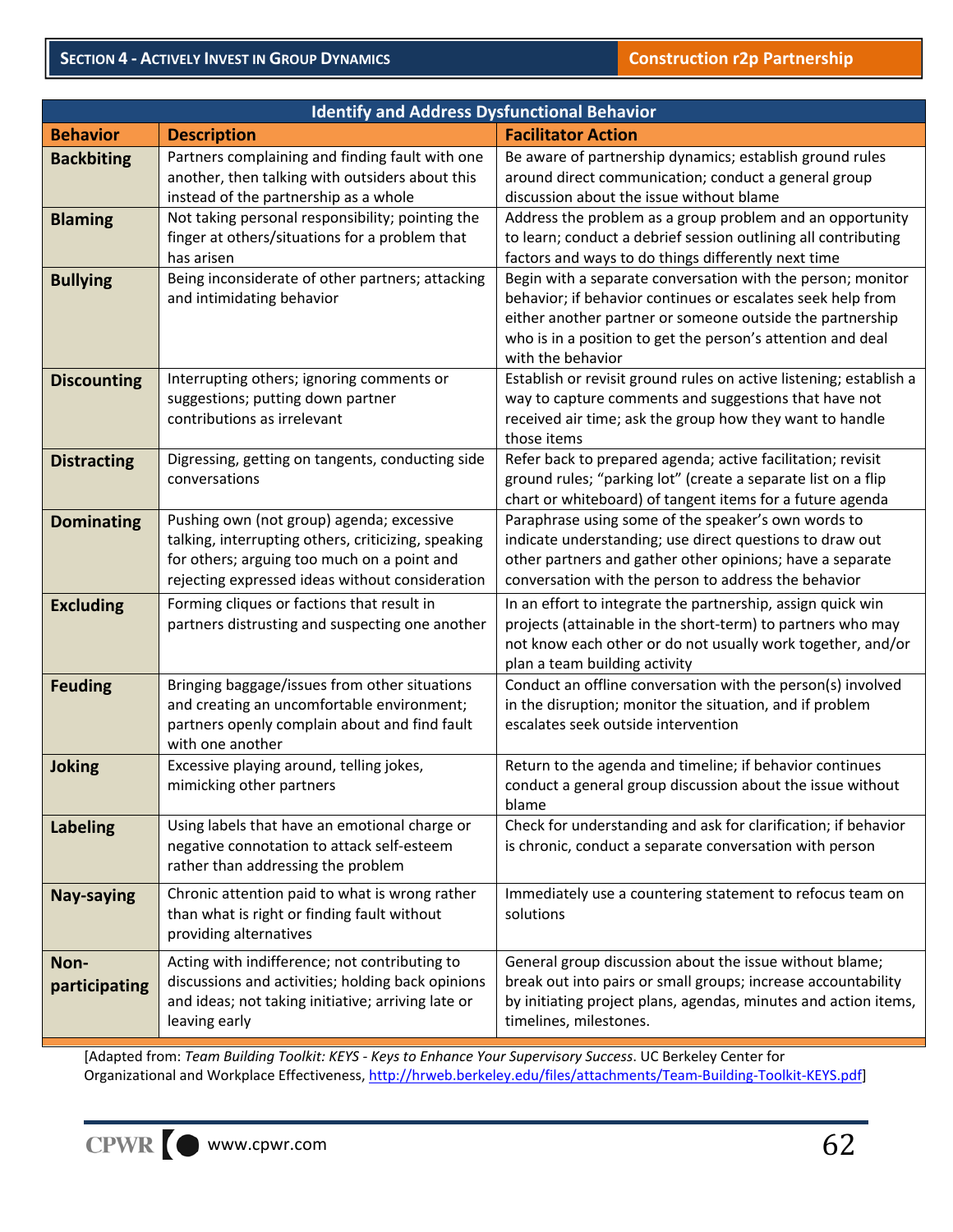# **Norming Stage ‐ Partners are engaged and value each other's contributions:**

Partnerships that reach the Norming stage have learned to work through differences in the Storming stage. At this point your partnership may be starting to implement its plan and work toward its goals **(see Section 5: Identify and Disseminate Solutions)**. Work during this stage may take time, so it is important for partnerships to take steps to keep all of the partners engaged and informed.

Your partnership may want to consider setting milestones during the planning process to recognize the partnership's accomplishments. This recognition can be something as formal as a press release or articles in the partners' publications, or something as simple as taking a moment at the beginning of your next meeting to acknowledge the success and thank all the partners for their hard work.

Acknowledging success can lead to more success. Recognition and celebration can give partners that extra boost of energy or confidence to keep things going when the going gets tough. When partners feel good, their good feelings reverberate into other interactions.

### **Performing Stage ‐ The partnership shows cohesion:**

Partnerships at the performing stage are working effectively as a team. That does not mean the partnership should be on autopilot. At this stage it is important for the partners to continue to pay attention to group dynamics, review lessons learned, successes, and goals, and make changes, if needed, to reflect internal (e.g., the partners, their organizations) and external (e.g., economy, industry) factors that could impact the partnership's work. This may be the stage to expand the partnership's scope or establish new goals.

# **4.3 DETERMINE DECISION‐MAKING APPROACHES**

How a partners makes decisions has a direct impact on partnership dynamics and outcomes. For these reasons, it is important to decide early in the developmental stage of your partnership how decisions will be made and who will make what type of decisions.

#### **Dynamics of Decision‐Making**

Being able to reach consensus and make group decisions is central to a partnership's work, but doing so is often challenging. As partners introduce new and different ideas and grapple with sensitive issues, there is the potential for the discussions to lose focus or for misunderstandings to occur. Agreeing upfront how decisions will be made can help your partnership avoid such difficult dynamics.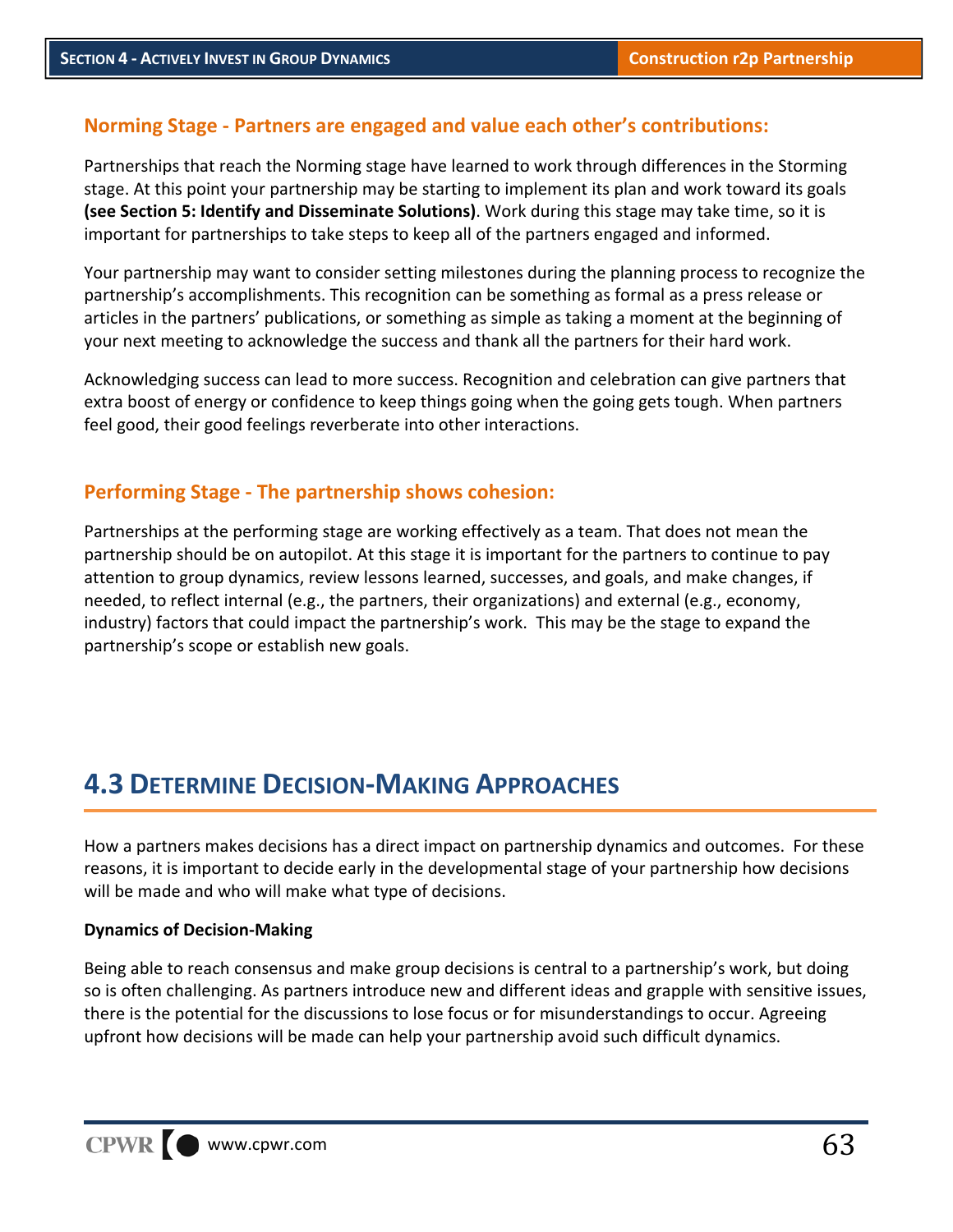#### **How will decisions be made?**

All partners should be involved in determining the best decision‐making approaches for your partnership. While using Roberts Rules of Order (http://www.robertsrules.com/) can be advantageous in terms of efficiency and structure, some partners might find that such an approach stifles participation and may prefer a more informal approach with shared leadership or consensus decision‐ making.

Your partnership should discuss and agree on guidelines for reaching decisions: Will decisions be made by consensus? Will there be a leadership structure that makes decisions, such as a steering committee? Which decisions can be made by subcommittees vs. the whole group? Will there be different decisionmaking approaches for "high stakes" or time‐sensitive decisions than for "low stakes" or non‐urgent decisions?

A decision‐making approach geared toward keeping all partners informed and providing them with the opportunity to participate in making decisions tends to lead to the greatest ownership of the decisions and their outcomes, but productivity may be enhanced when individual or small groups of partners are empowered to make certain types of decisions. By choosing appropriate approaches for different types of decisions, a partnership can achieve balance of ownership and productivity.

There may be times when an issue comes up and all of the partners agree on an outcome without debate. This type of spontaneous agreement makes everyone happy and unites the partners – "we're all on the same page." When this type of spontaneous agreement does not occur, there are other approaches your partnership can use for different types of decisions.

#### **Decision Making Approaches**

- **Consensus building** involves raising all aspects of an issue and providing all of the partners with an opportunity to express their opinions and offer solutions or recommendations. Once all of the partners understand the issue and are aware of each other's concerns and recommendations, the group discusses and refines how to deal with the issue until they come up with a solution that all of the partners believe is "workable" and they can "live with." This collaborative approach is time consuming, but it can help to unite the partners and builds a sense of commitment to the outcome and the partnership.
- **A negotiated approach or compromise** may work best if an issue is very controversial and the solutions are at opposite ends of the spectrum. Through this approach each side works toward a middle position – everyone wins and loses some points from their original position. To avoid dividing the partnership, when this approach becomes too adversarial, the partnership should consider tabling the issue and asking each side to come to the next meeting with alternative solutions.
- **Multi‐voting** is a technique used when a variety of options that all have merit have been presented during a discussion or brainstorming session. Through this approach, each partner is given a number of votes and asked to vote for the item(s) he or she views as the best option(s). A new list of options is then created that reflects the ones that received the most votes. This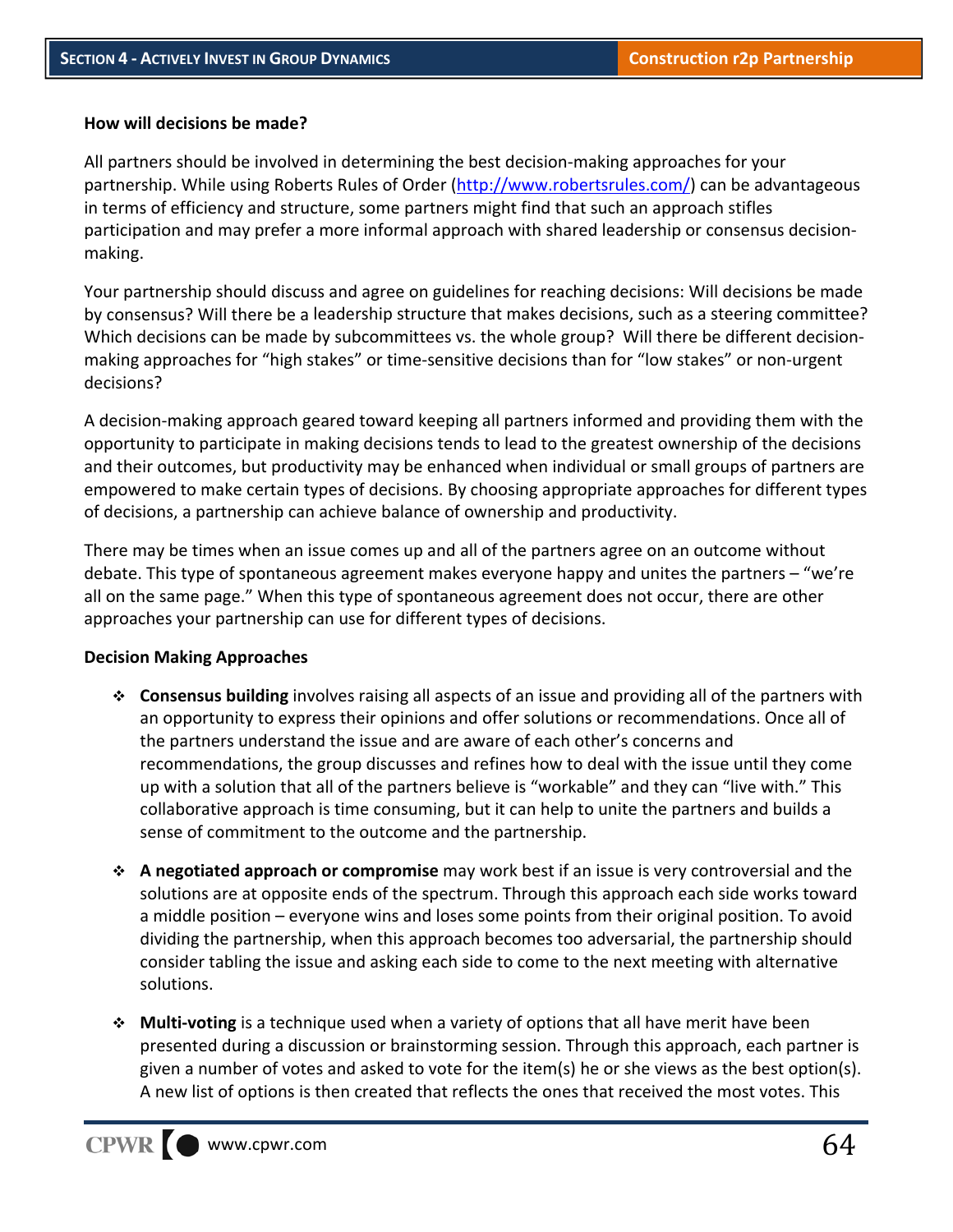process continues until the partners have narrowed it down to the option they feel is best. This approach involves less discussion than consensus building or negotiations, but for certain decisions where there are many viable, non‐controversial options this non‐competitive approach may work best. (*The Facilitator's Tool Kit*, referenced in Additional Resources later in this section, has more details on how to carry out Multi‐Voting Decision‐Making.)

- **Majority Voting** is systematic, objective, democratic, and may be a useful approach for issues where there may be differences of opinion, but the differences are not divisive. Once the partnership has thoroughly discussed an issue, asking the partners to vote through a show of hands, a ballot, or some other mechanism may be a reasonable and efficient decision‐making approach.
- **Allocating authority** to one or more partners to make specific types of decisions, such as ones that are time‐sensitive, can help keep the partnership's work on track. This approach also helps to involve different partners and build commitment. It should not be used for decisions that could have a significant impact on the partnership's work, alters the goals and objectives, or could end in results that some partners "can't live with." If this approach is used, it is important to make sure the partner given the authority has the option of bringing the decision back to the full partnership if s/he feels it warrants further discussion.
- A decision continuum, such as the **Gradients of Agreement**, is another way to think about consensus‐based decisions and gauge the specific level of each partner's support or opposition to an idea or action. This approach allows individuals to register specific responses to a proposal – both before and after discussions – and helps the partnership clarify what partners actually mean when they say "yes" or "no" when asked whether or not they support or "buy into" a particular decision. Is someone who says "yes" enthusiastically supporting the decision? Or simply hoping that the meeting will end soon? Are participants who say "no" trying to communicate that they cannot live with the decision? Or would minor adjustments help them become more enthusiastic supporters? This approach can also help the facilitator determine if there is enough support (rather than unanimous support) to move forward with a proposal. **Tool 4‐C** walks you through how to use this decision‐making approach, and **Tool 4‐D** raises discussion questions to help your partnership develop an overall strategy or framework for when to use different decision-making approaches, such as those described in this section.

[Adapted from: Leading Space. (2009).*The Six Decision‐Making Processes,* http://leadingspace.wordpress.com/2009/02/28/the-six-decision-making-processes/, and The Office of Quality Management. (2000). *Facilitators Tool Kit*, http://www.uspto.gov/web/offices/com/oqm‐old/Facilitation.pdf.]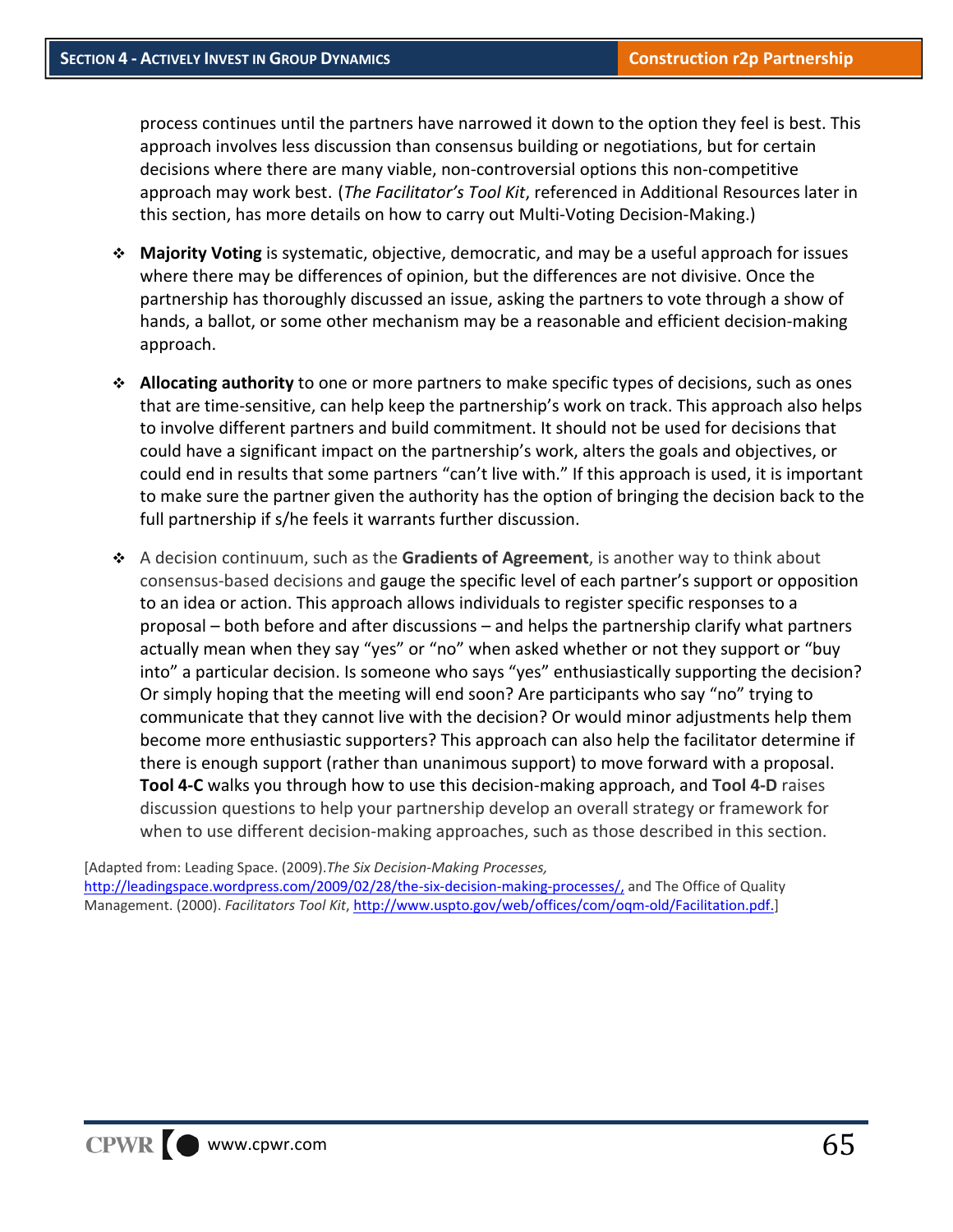#### **TOOL 4‐C: GRADIENTS OF AGREEMENT**

#### Instructions:

1. Draw the gradients of agreement scale (below) on a flip chart or whiteboard so the whole group can see it. Review the four levels.

*Tips:* 

- *Explain the decision approach before discussing the idea, goal, or issue.*
- *Let the group know that after sufficient discussion a proposal will be developed and everyone will use the scale to register their level of support for the proposal.*

| I fully support this | I support this proposal | I support this proposal | I do not support this |
|----------------------|-------------------------|-------------------------|-----------------------|
| proposal             | with minor changes      | with major changes      | proposal              |

- 2. Discuss the proposed idea, goal, or issue. After determining that there has been sufficient discussion, the facilitator or another partner can ask for or suggest a short proposal (one to two sentences) describing the partnership's intended response to the issue being discussed. The proposal can be modified so that it reflects the partnership's thinking. Write the proposal for everyone to see.
- 3. Ask each partner to use the scale to indicate his/her level of support for the proposal. The facilitator should restate the proposal, and then go around the table so that each individual can indicate his/her level of agreement with the proposal.

*Tip: Making a check mark in the appropriate box to record each person's level of support helps the entire group see the distribution of responses. The group can then determine if there is enough support for the proposal to move forward.*

- 4. Ask those who indicated a "2" or "3" on the scale to describe their reservations and what change(s) could help move them up one level (sometimes these are easy changes to make).
- 5. Determine if there is sufficient support to move forward. Decide:
	- $\checkmark$  There is enough agreement to formalize the decision (a majority of "3" and "4" responses to the proposal), or
	- $\checkmark$  There is not enough agreement to make a decision and the team should continue to discuss the issue (a majority of "1" and "2" responses).

*Tip: To save time, if you sense general agreement before a topic is even discussed, suggest a* straw poll using the Gradients of Agreement. If everyone is a 3 or 4, the group can often move on *to the next agenda item without an extended discussion.*

[Adapted from: UC Berkeley Center for Organizational and Workplace Effectiveness. *Team Building Toolkit: KEYS ‐ Keys to Enhance Your Supervisory Success*, http://hrweb.berkeley.edu/files/attachments/Team‐Building‐Toolkit‐KEYS.pdf.]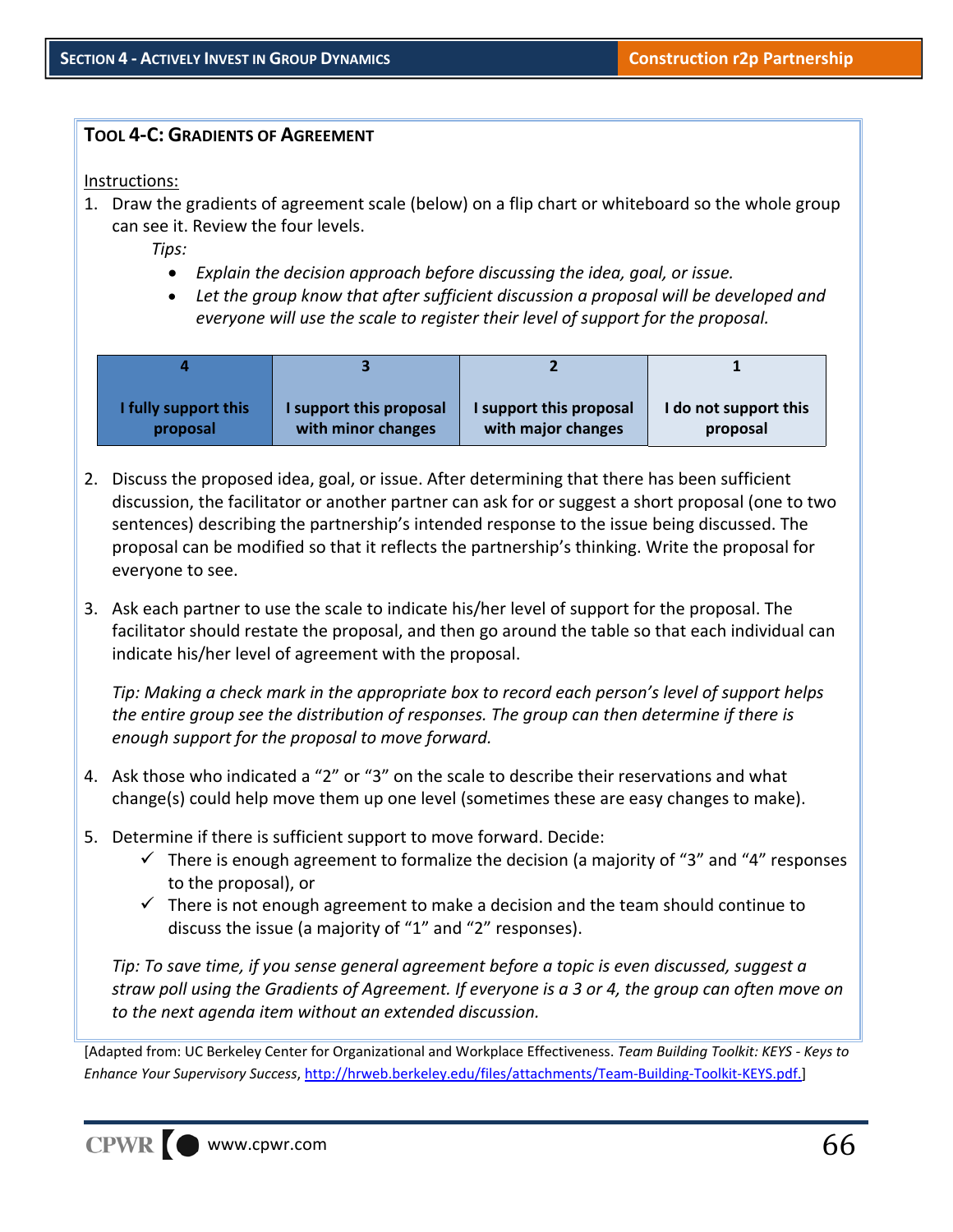### **TOOL 4‐D: DEVELOP A DECISION‐MAKING STRATEGY**

#### Instructions:

Raise the following questions with the whole partnership. If you have not already done so, you may want to present the decision‐making approaches described in this section and the gradients of agreement in **Tool 4‐B** to aid in the discussion. Use the last question to formally decide on the appropriate decision‐making strategy for the partnership.

#### **Decision‐Making Questions for Discussion**

- 1. Does everyone always need to be at the table when decisions are made? Is there a difference depending on the type of decision to be made? If there are differences, what types of decisions should involve all of the partners and what types could be deferred to an individual partner or a sub‐group?
- 2. Who gets the final say? Who must be involved on which issues (e.g., setting priorities, budgets, solutions)?
- 3. Should decision‐making responsibilities be rotated over time? How?
- 4. How will we balance process (e.g., allowing enough discussion on a topic) and action (e.g., making a decision and implementing it)?
- 5. How long should it take to make a decision? Remind partners that decision-making is challenging and that it is natural for groups to have to work through misunderstandings to arrive at a satisfactory outcome*.*
- 6. Which decision‐making approaches will work best in which circumstances (e.g., **Consensus** everyone must agree to pass an effort? **Majority Voting** – percentage of votes passes an effort?)

[Adapted from: Greene‐Moton, E., Palermo, A.G., Flicker, S., Travers, R. (2006). Unit 4 Section 4.4 Making Decisions and Communicating Effectively, *The Examining Community‐Institutional Partnerships for Prevention Research Group. Developing and Sustaining Community‐Based Participatory Research Partnerships: A Skill‐Building Curriculum,* http://depts.washington.edu/ccph/cbpr/u4/u44.php.]

#### **Additional Resources**

For more tips and resources on decision-making, visit the following resources:

**Facilitator's Toolkit –** http://www.uspto.gov/web/offices/com/oqm‐old/Facilitation.pdf

#### **Facilitator's Guide to Participatory Decision‐Making**

Kaner, S., Lind, L., Toldi, C., Fisk, S., & Berger, D. (2007). *Facilitator's Guide to Participatory Decision‐Making* (2nd ed.). San Francisco: Jossey‐Bass.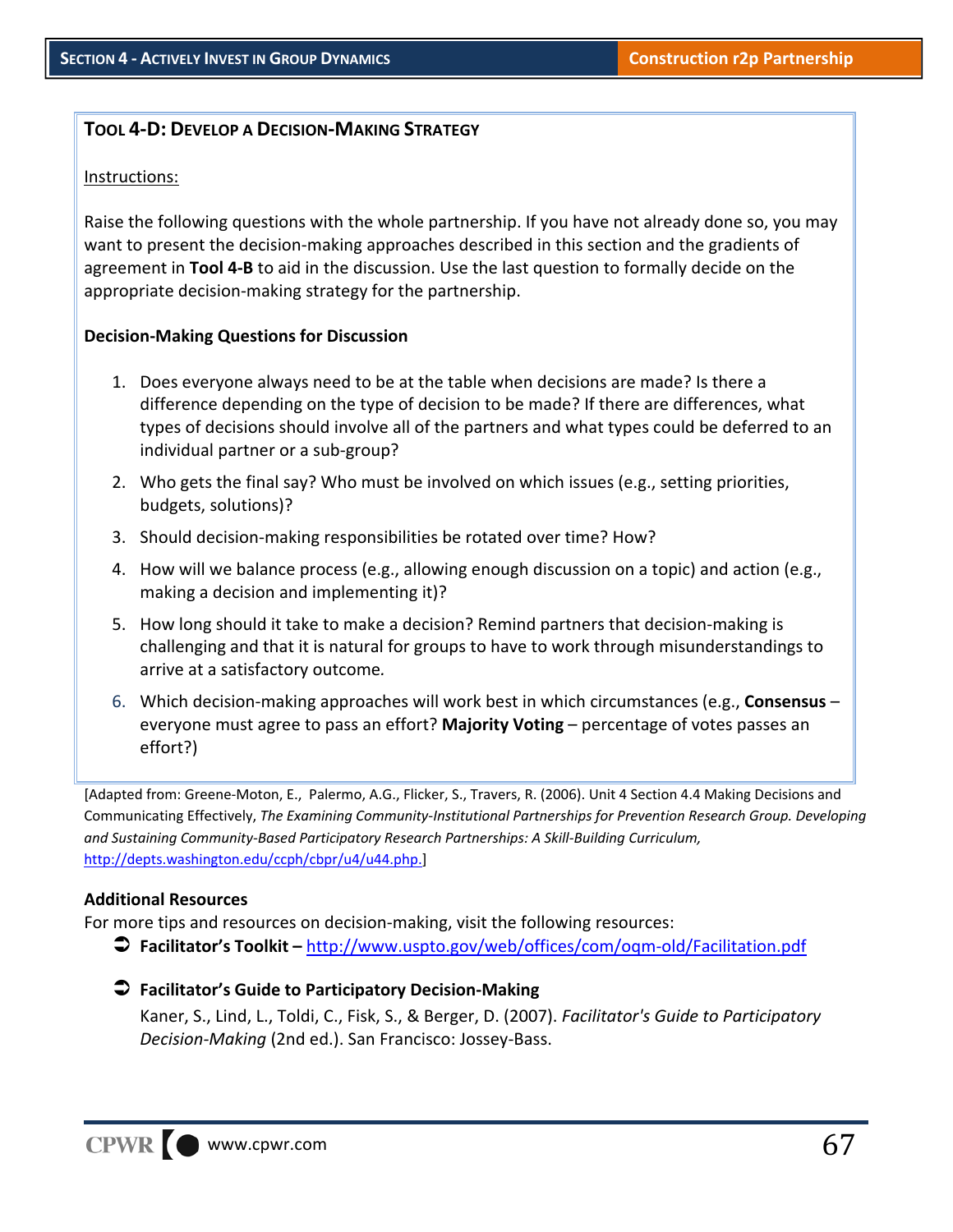# **4.4 COMMUNICATE EFFECTIVELY**

At every stage, ongoing and effective communication among partners is needed to build and maintain trust. Communication must occur both inside and outside of meetings, and is needed for your partnership's work to progress.

**What are the best ways to communicate?** Communication methods should reflect the preferences and needs of your partnership. While face-to-face meetings, phone calls, and email are primary mechanisms for communicating, other options are available that can offer unique advantages. Instant messaging can be effective at communicating quick and short pieces of information. A Facebook or other social media account can also be set up to facilitate conversations between partners, provide a central space to find meeting dates and locations, and create a place where partner organizations and constituents can visit to stay informed about the partnership's work and learn about upcoming opportunities to help with this work. Online resources, such as Google Groups (groups.google.com) and Dropbox (www.dropbox.com), also provide free options for efficiently sharing materials. The options you choose will depend on the comfort level of the various partners with the different methods.

**Communication check‐ins:** A regular communication check‐in is a great way to identify and address problems early on and keep partners engaged. Use check-ins to discuss the status of your partnership's work as well as an opportunity to gauge how well your communications methods and system are working.

Consider the following questions:

- 1. How well are communication methods (e.g., meetings, emails, etc.) engaging all partners equally in decision‐making?
- 2. Are there adequate opportunities for input outside of meetings?
- 3. How well do communications contribute to high levels of trust, engagement, and morale?
- 4. Are communications being effectively used to manage or address problems?
- 5. How well are communications encouraging participation outside of meetings?
- 6. How well are communications facilitating greater involvement in meetings?
- 7. How well do current communications methods allow participants to respond to change quickly?
- 8. Are the current levels and forms of communication sustainable?

[Adapted from: Kaiser Labor Management Partnership. *Path to Performance Toolkit: High Functioning Teams Materials*, http://www.lmpartnership.org/tools/path‐to‐performance/sponsorship/level‐5.]

#### **Communication Tips:**

- $\clubsuit$  Make sure all communications are respectful, open, honest, and speak directly to issues or concerns.
- $\cdot \cdot$  Identify an optimal frequency for communications; you may want to set a regular schedule for touching base.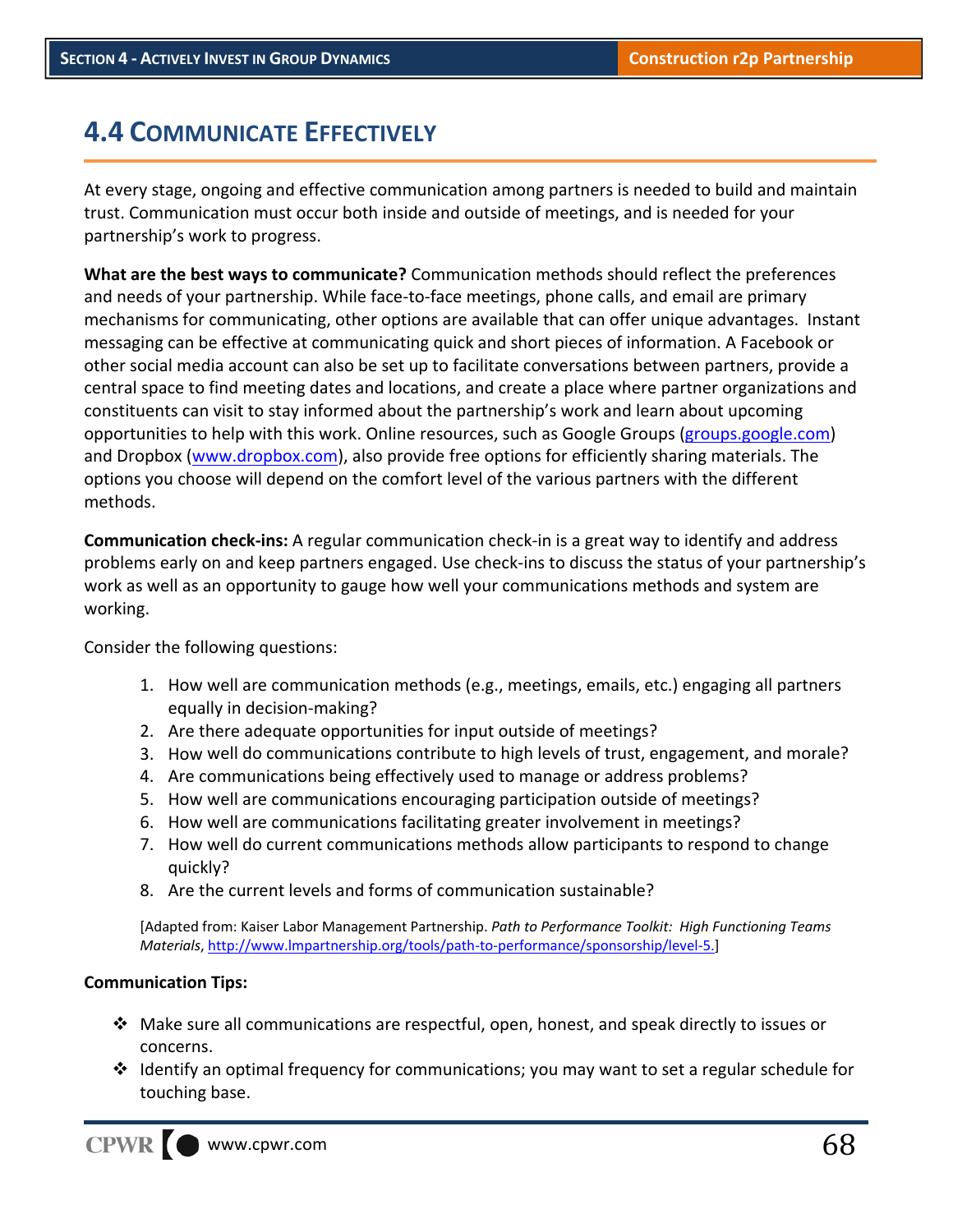- $\clubsuit$  Since some terms may mean different things to different groups, avoid slang, spell out terms, and make sure everyone feels comfortable asking for clarification.
- $\clubsuit$  Ask for volunteers to assist with communications or rotate responsibility among the partners (e.g., a monthly volunteer to take and send out meeting minutes).
- Use technology to save time. Set up a Dropbox (www.dropbox.com) or internet‐based space to store materials, and online tools such as Doodle (www.doodle.com) to schedule meetings.
- $\triangle$  Avoid communication overload. Identify who should be contacted for specific purposes or activities.
- $\div$  Identify which partner will be the main point of contact for researchers and others reaching out to the partnership.
- $\cdot \cdot$  Maintain a list of the best ways to reach partners. For each partner collect the information listed in **Tool 4‐E: Creating a Partnership Directory** in an Excel spreadsheet, Word document, or database, share it with all partners, and update it regularly.

### **TOOL 4‐E: CREATE A PARTNERSHIP DIRECTORY**

#### Instructions:

- 1. Depending on the number of partners or other stakeholders associated with the partnership, you may decide to create a simple Word document or, for a larger partnership, a spreadsheet or database to store everyone's contact information.
- 2. At the initial meeting, ask everyone to fill out an index card with the information below. For those who are not at the meeting, or for new partners joining later, be sure to send an email collecting this information. Compile the information, share it with the group, and make sure to update it regularly.

| Organization              |  |
|---------------------------|--|
| <b>Partner Name</b>       |  |
| <b>Position</b>           |  |
| <b>Areas of Expertise</b> |  |
| <b>Preferred Email</b>    |  |
| <b>Preferred Phone</b>    |  |
| <b>Best Time to</b>       |  |
| <b>Contact</b>            |  |

#### **Additional Resource:**

For more tips on effective communication, visit the following resource:

### **Making Decisions and Communicating Effectively** – http://www.cbprcurriculum.info/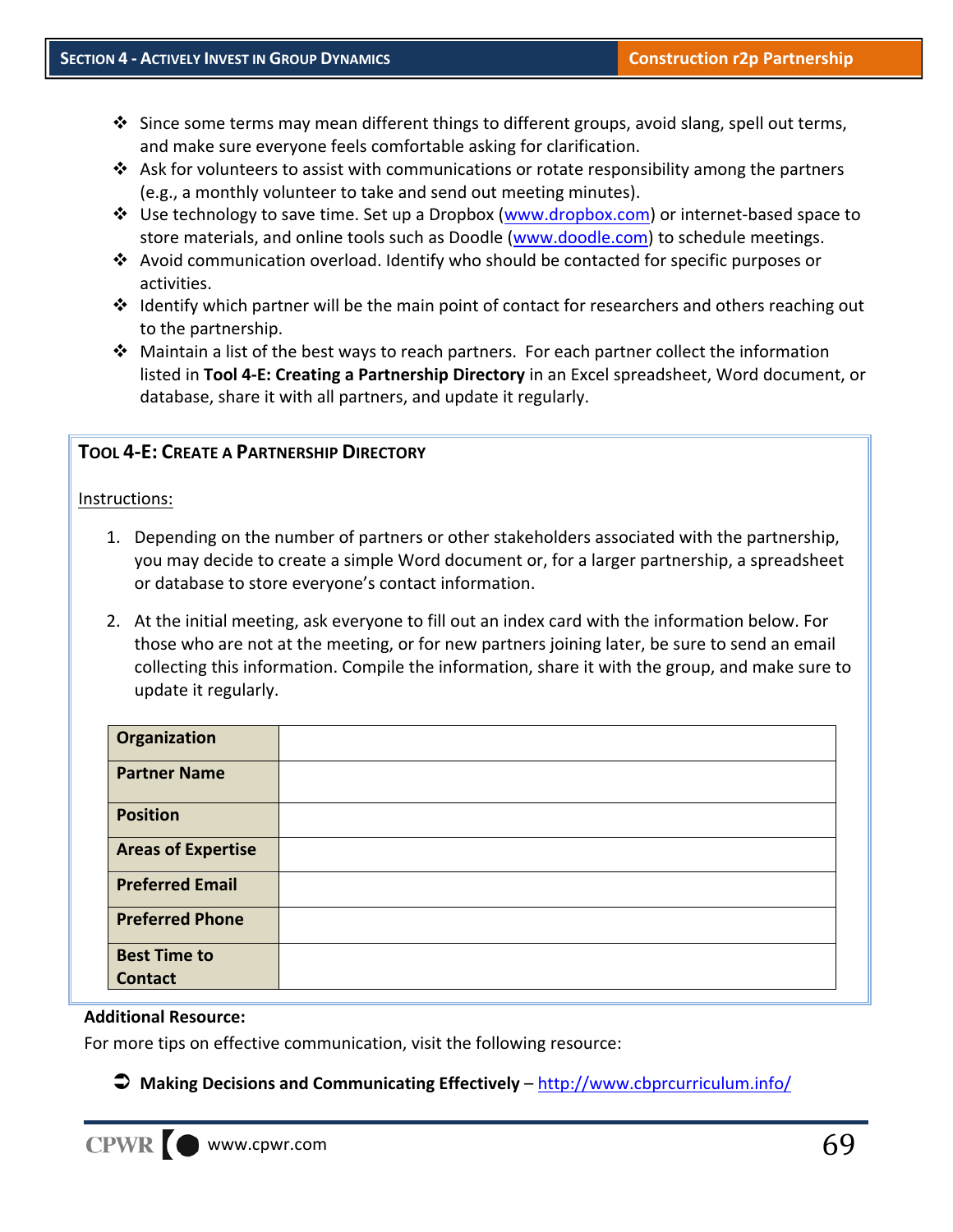# **4.5 MAINTAIN PARTNER ENGAGEMENT**

Keeping all partners engaged is a challenge for all partnerships at every stage of development. In addition to facilitating effective meetings **(see Section 2: Facilitate the Partnership Process)**, and promoting communication **(see 4.4: Communicate Effectively)**, engagement can be fostered through networking, holding small working groups, and involvement in partner organizations' events and programs.

As mentioned in the discussion of a partnership's "Norming" phase, celebrating the partnership's work and success is a way to promote further success and keep momentum going. Continued relationship building also helps because as relationships develop, partners are more likely to be willing to help and hold each other accountable.

*That's the beauty of a partnership… although you certainly work on tasks, it's really relationship‐ based...just like in any other type of healthy relationship, there's that, "Hey, my partner has an* idea. I want to listen to that. I want to see if there's a way that we can create a win-win scenario *here." – Asphalt Partner*

A partnership can make relationship building a priority by setting up opportunities for unstructured communication and networking. This can be as easy as providing lunch and some free time to eat and chat during a regularly scheduled meeting or going to happy hour as a group afterward.

*We start [our quarterly meeting] at 4:00 in the afternoon and people have the opportunity to* stay until 7, 7:30, 8:00 if they want. And the venue where we have it provides an opportunity for *them to go to another area and continue their evening if they want to do more networking or have dinner or more beverages…. So we really structured it so that it would enhance networking opportunities. – SafeBuild Alliance Partner*

Partners can also show interest and support by attending or participating in each other's non‐ partnership events. Creating a partner events calendar, either web‐based or hard‐copy, separate from partnership activities is one way to ensure such information is available to all partners. Each partner should provide the name and time of upcoming events that would be appropriate for other partners to attend as guests or participants, or support in some way. For each event include the type of participation that would be appropriate (e.g., giving a presentation, just attending, running a booth), and the type of support that would be helpful (e.g., placing an announcement in a newsletter). These detailed dates and explanations should be completed by each partner organization and updated on a regular basis.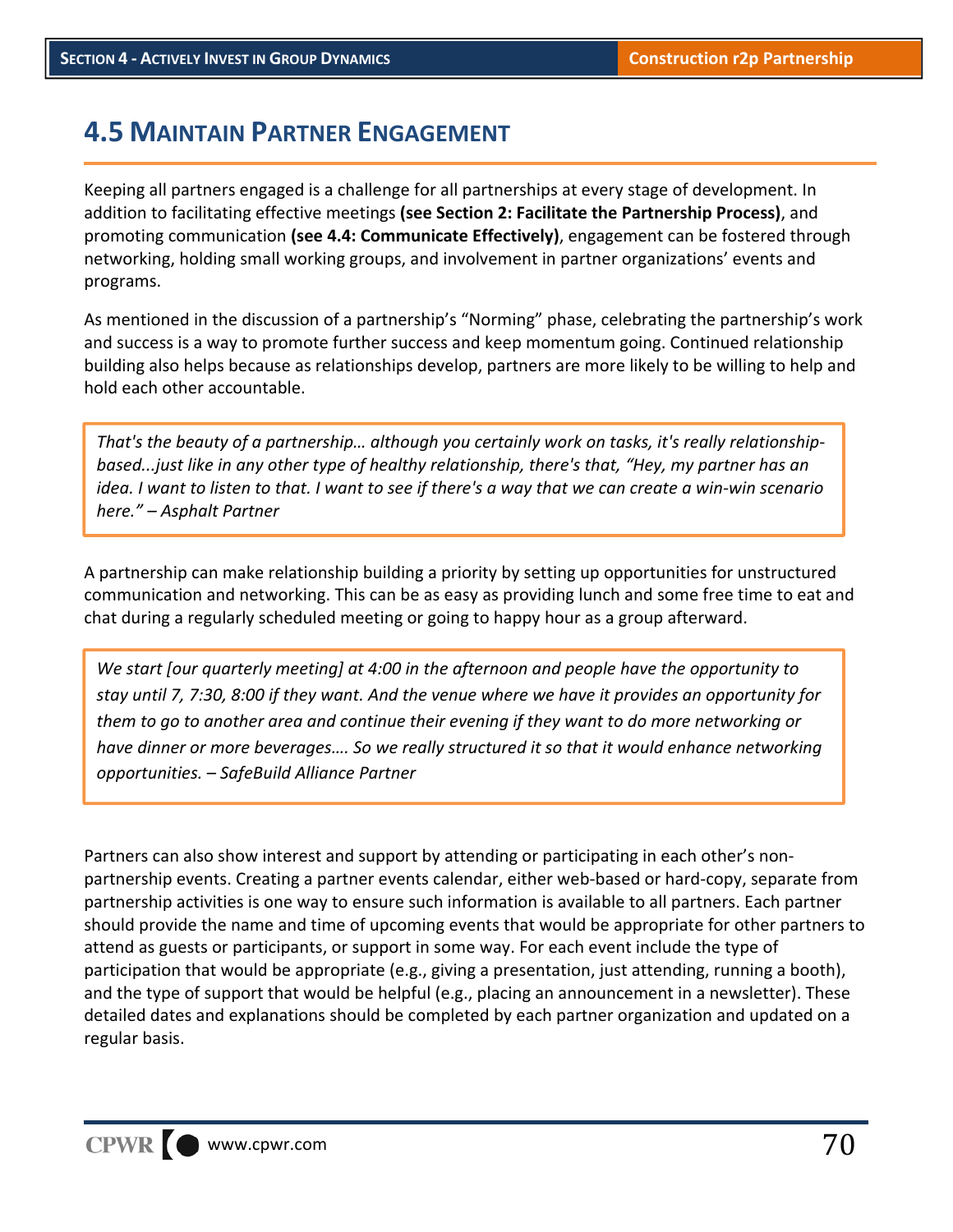# **4.6 RECOGNIZE AND ADDRESS CONFLICT**

In the real world conflicts happen. While conflicts can create challenges, they can also be opportunities to work out important problems and strengthen relationships.

To help your partnership succeed, it is important to be able to set outside issues aside and focus on the safety and health issues that brought you together. Remember that despite possible differences in the partners' organizational motivators, missions, and cultures, there is common ground – concern about safety and health.

Acknowledging and respecting these differences is the first step in developing ways to discuss disagreements and avoid conflicts. This process starts with the first partnership meeting and continues through all stages. Activities such as developing a partnership agreement, **(see Tool 3‐J: Partnership Agreement Outline and Steps)**, providing opportunities for input on meeting agendas, planning, and actively working together to build collaboration and cooperation help to address and limit conflict.

The following case study from the Massachusetts Floor Finishing Safety Task Force shows how identifying an area that had little chance for agreement among all the partners (in this case the need for a regulation to address the hazard) and being willing to find alternatives ended up moving the process forward. The potential issue of conflict that could have jeopardized the partnership in its "Storming" stage ended with broad‐based support that developed organically.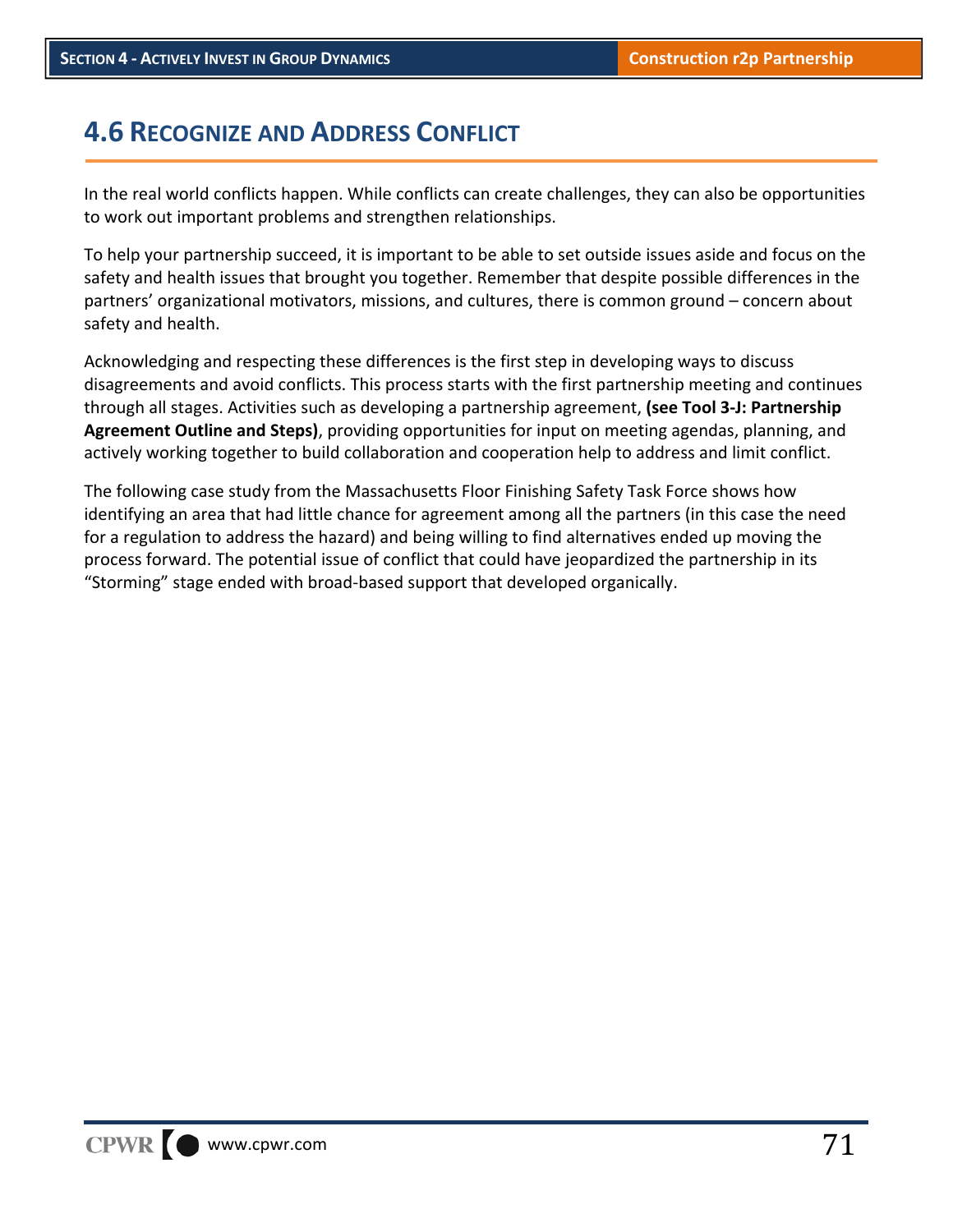# **Case Study: Meeting Challenges Head‐On in the Floor Finisher's Safety Task Force**

Between 2004 and 2005, two separate fires killed three floor finishers from Dorchester, MA when the chemicals they were using ignited. While this was not the first case of a fire in the industry, the tragic deaths quickly drew the Dorchester community's attention to the hazards associated with floor finishing. The Massachusetts Coalition for Occupational Safety and Health (MassCOSH), the Vietnamese American Initiative for Development (VietAID), the University of Massachusetts, Lowell, the Dorchester Health Center, and additional stakeholders such as government advisors, small business contractors, and product distributors came together as a statewide Floor Finishing Safety Task Force to try to make the industry safer. They quickly identified the use of lacquer sealer as the main hazard to be addressed, but agreeing on how to address it took longer.

With so many different people at the table, initially there was some difference of opinion on what measures should be taken to address the safety hazard of lacquer sealer. Specifically, there was resistance to any regulatory solutions from partners who were business owners and product distributors. Acknowledging the crucial role these groups would play in addressing any change within the industry, the other partners agreed to focus on educational efforts and voluntary discontinuance of selling or using lacquer sealer.

This approach met with some initial success as all product distributors in the area agreed to take lacquer sealer off the shelves. However, when one of the distributors later backed out, it left the others at a serious competitive disadvantage. Those who were initially against regulatory options began to agree that it was the only way to guarantee a level playing field. The partnership took steps to make a policy level change, which resulted in the Massachusetts legislature banning the commercial use of the sealers for floor finishing. Consensus on this regulatory solution was able to emerge because of the partners' trust in each other, understanding of the issue, and willingness to try different alternatives.

The following Tip Sheets may help create an environment where potential conflicts are identified, dealt with, and prevented from undermining the partnership's work. They are designed to help a facilitator navigate the diverse personal reactions and issues that the partnership may encounter. Along with the table in **Section 4.2: Identify and Address Dysfunctional Behavior**, these tips can serve as useful resources to deal with conflict when it arises.